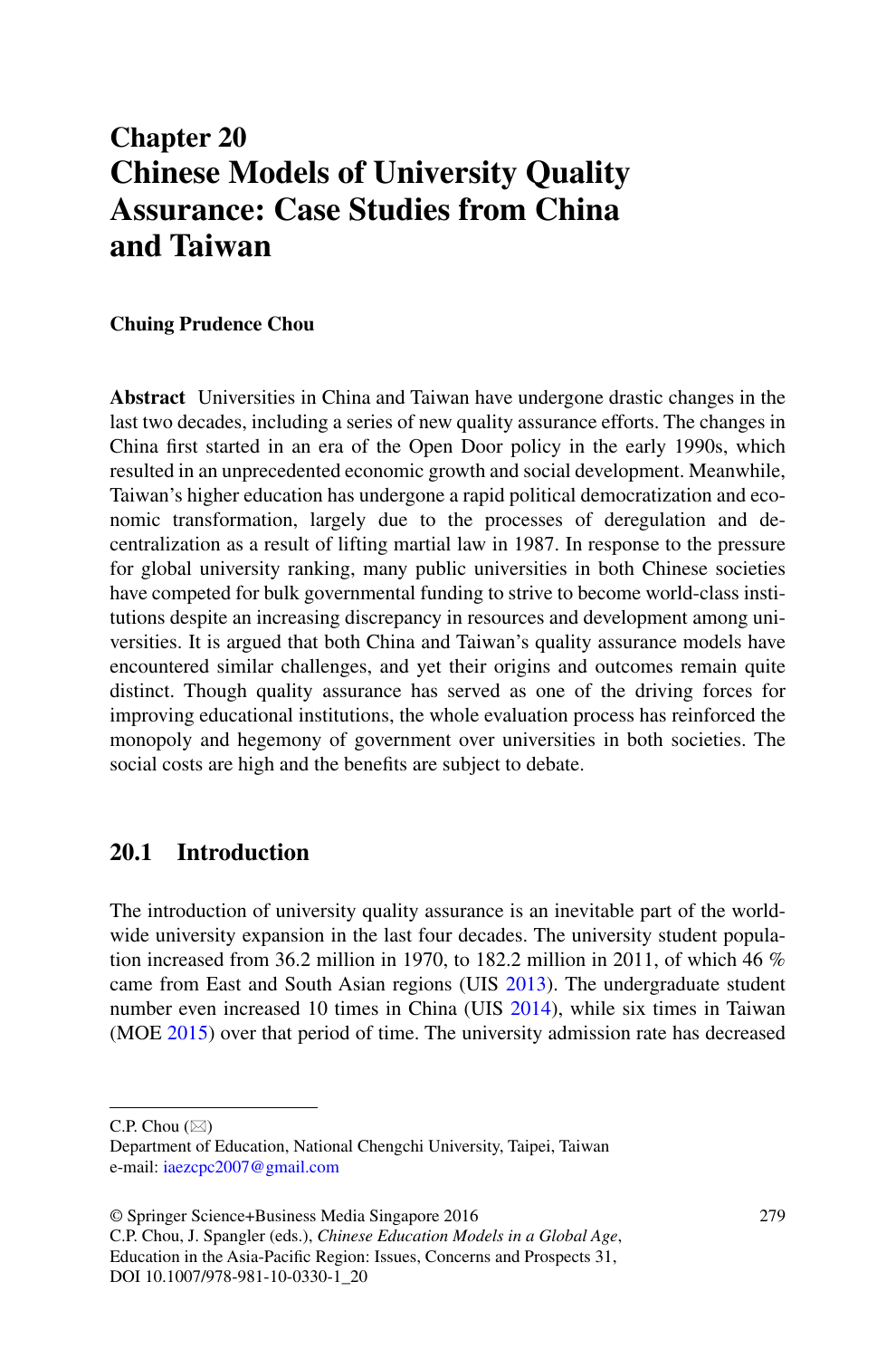from the elite type (15 %) to the mass type (between 15 and 50 %), and reached the stage of the universal type (more than 50  $\%$ ) (Trow [2005](#page-11-0)). As greater numbers of students gain access to universities, the question of how to exert control over quality in higher education becomes a great concern, and international agencies such as the Organization for Economic Co-operation and Development (OECD), the United Nations Educational, Scientific and Cultural Organization (UNESCO), and the World Trade Organization (WTO) have initiated programs to foster quality enhancement. Governments also face the demanding need to reallocate limited educational finances, which have experienced constraint due to the expansion of higher education (Chou and Ching [2012 \)](#page-10-0). Thus, university ranking based on prestige and research performance has come to serve as one of the major criteria for government funding (Chang 2012; Fiske [2004](#page-11-0)).

 Higher education on a global basis is also facing another important issue. Universities and colleges have to be responsible for quality assurance of education in response to a call for global standard setting. In other words, the concept of assessment of university accountability and performance, including faculty research, teaching and student learning/development has been emphasized (Alexander 2000). Consequently, teaching and learning issues have been widely discussed in higher education institutions (HEIs) over the last decade.

 In addition, higher education has become interconnected with trends of globalization and internationalization, development of information communication technology, and a set of political and economic transformation. These changes together produce multifaceted influences on higher education in China and Taiwan. In particular, the ideology of globalization has been acting as one of the driving policy agenda in China and Taiwan (Mok and Lee  $2000$ ). For example, a sudden influx of international students and faculty members was clearly observed in both societies. This new emerging phenomenon represents university internationalization policies which have served as a national priority in higher education in response to globalization, especially in asserting higher education quality.

 On the other hand, China and Taiwan also have concurrently experienced the expansion of higher education enrollment which resulted in the decline of public funding allocation since 1990s. This trend has created a tremendous pressure of how to maintain higher education quality. In China and Taiwan, government policy toward higher education quality assurance has shifted dramatically. In addition to research publication, universities now credit more on teaching and learning than a decade ago. In particular, quality assurance for teaching and learning has attracted more and more attention than before. This phenomenon is also an awakening response to globalization worldwide which requires universities to enhance undergraduate teaching and learning quality in a knowledge-based society.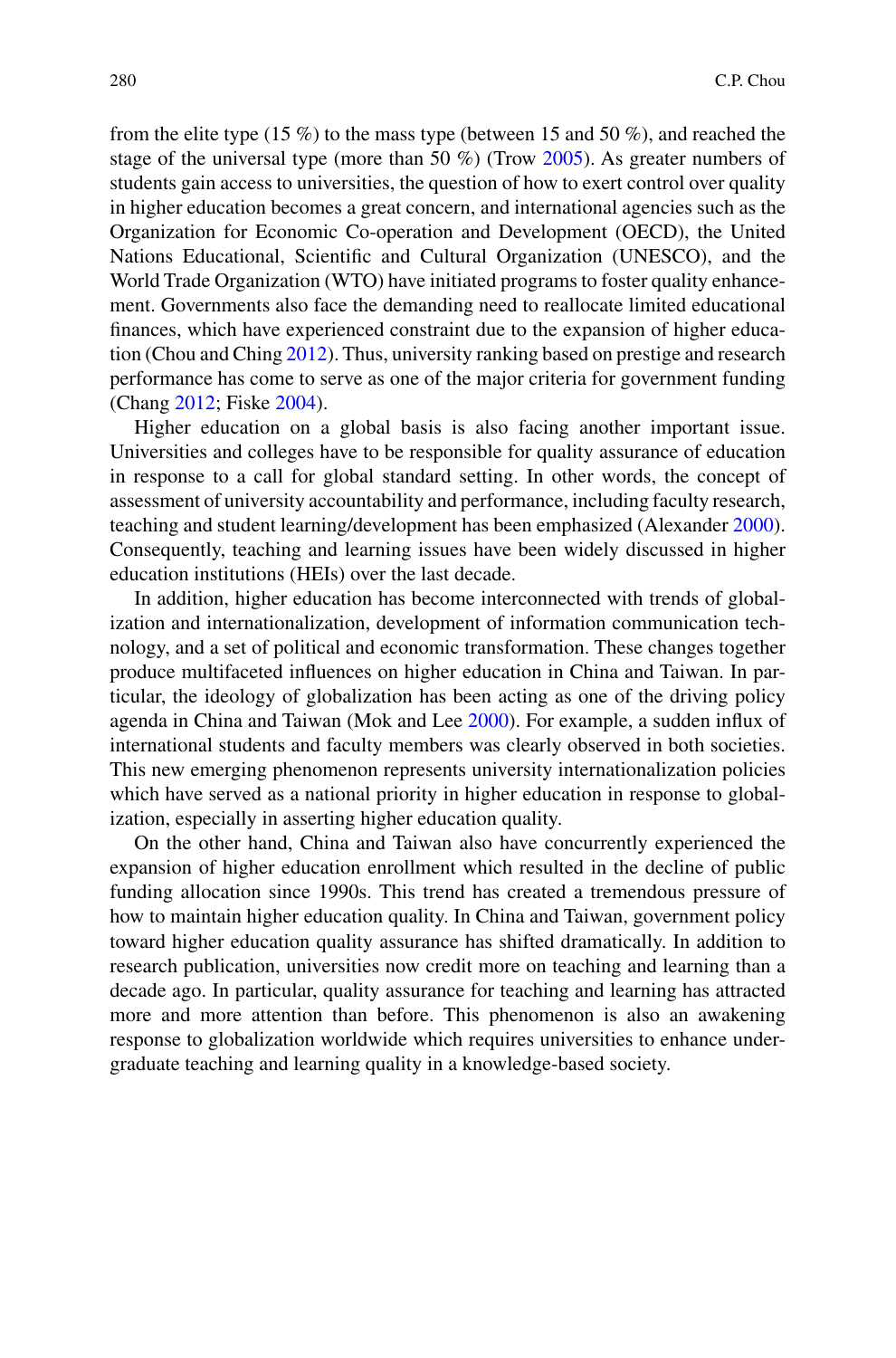# **20.2 China's Recent Higher Education Development and Reform**

Higher education in China has been provided by the central and provincial governments respectively and operated directly under their administration for the last five decades. The disadvantages of this system were that the state undertook too many responsibilities/authorities over HEIs at the expense of institutional flexibility and academic autonomy. With central governance over HEIs, Chinese higher education has been long criticized as inefficient, segmented, and robust in responding to social needs and the global trend for accountability (Fan [2006](#page-10-0); Min [2004](#page-11-0); Chou 1999). Therefore, the Chinese government launched a series of policy and structural reforms to improve the quality of HEIs. Specifically, reforms in 1990s took place in this regard including the reconstruction of over-centralized governance, improvement of management, effectiveness of resource allocation, expansion of student recruitment, advancement of faculty qualification, and change of job-placements after graduation (Min 2004). The overall objectives of higher education reform over the last two decades are to introduce shared governance and responsibilities among different levels of governments, society and HEIs. In so doing, it is expected that the central state will be responsible for the overall planning and macro management, while the local governments take the lead, and HEIs follow the laws and have more autonomy in their daily operations and quality advancement.

 In addition, student enrollment growth over the past decade has also changed the scenario of Chinese higher education to a great extent. For example, the regular annual undergraduate student enrollment in China was around 1.08 million in 1998, 4.47 million in 2004 (Wan [2006 \)](#page-12-0). However, in the year of 2012, new student enrollment in HEIs climbed to more than 6.8 million, with the admission rate over 75 % as a result of the great enrollment expansion since 1998 (MOE PRC [2010](#page-11-0) [http://edu.](http://edu.qq.com/a/20120606/000041.htm) [qq.com/a/20120606/000041.htm](http://edu.qq.com/a/20120606/000041.htm)). As a result of the "massification of HEIs" over the past decade, an era of free higher education in China has come to an end (Huang  $2003$ ).

 With respect to reform policies, since the mid-1990s, China has committed to the establishment of world class universities, key disciplines and high-qualified talents. The overall objectives of these education reforms have targeted on qualitative and quantitative improvement, such as innovation of science and technology, and improvement of research in humanities and social sciences (Huang [2005](#page-11-0)). Among these efforts, the Ministry of Education (MOE) first introduced Project 211 in 1995, with an attempt to establish 100 key universities in China for the twenty-first century. By 2002, China's central government invested 18 billion RMB in 99 institutions as part of Project 211. In 1998, Project 985 (because of being announced in May 1998) was launched with additional bulk funding to establish world-class universities and key disciplines and research centers. Once again, Peking and Tsinghua University coupled with another 38 universities received these extra funding from Chinese government as well as local authorities (Wang 2010a; [http://www.moe.](http://www.moe.gov.cn/publicfiles/business/htmlfiles/moe/s3336/201001/xxgk_82267.html) gov.cn/publicfiles/business/htmlfiles/moe/s3336/201001/xxgk\_82267.html).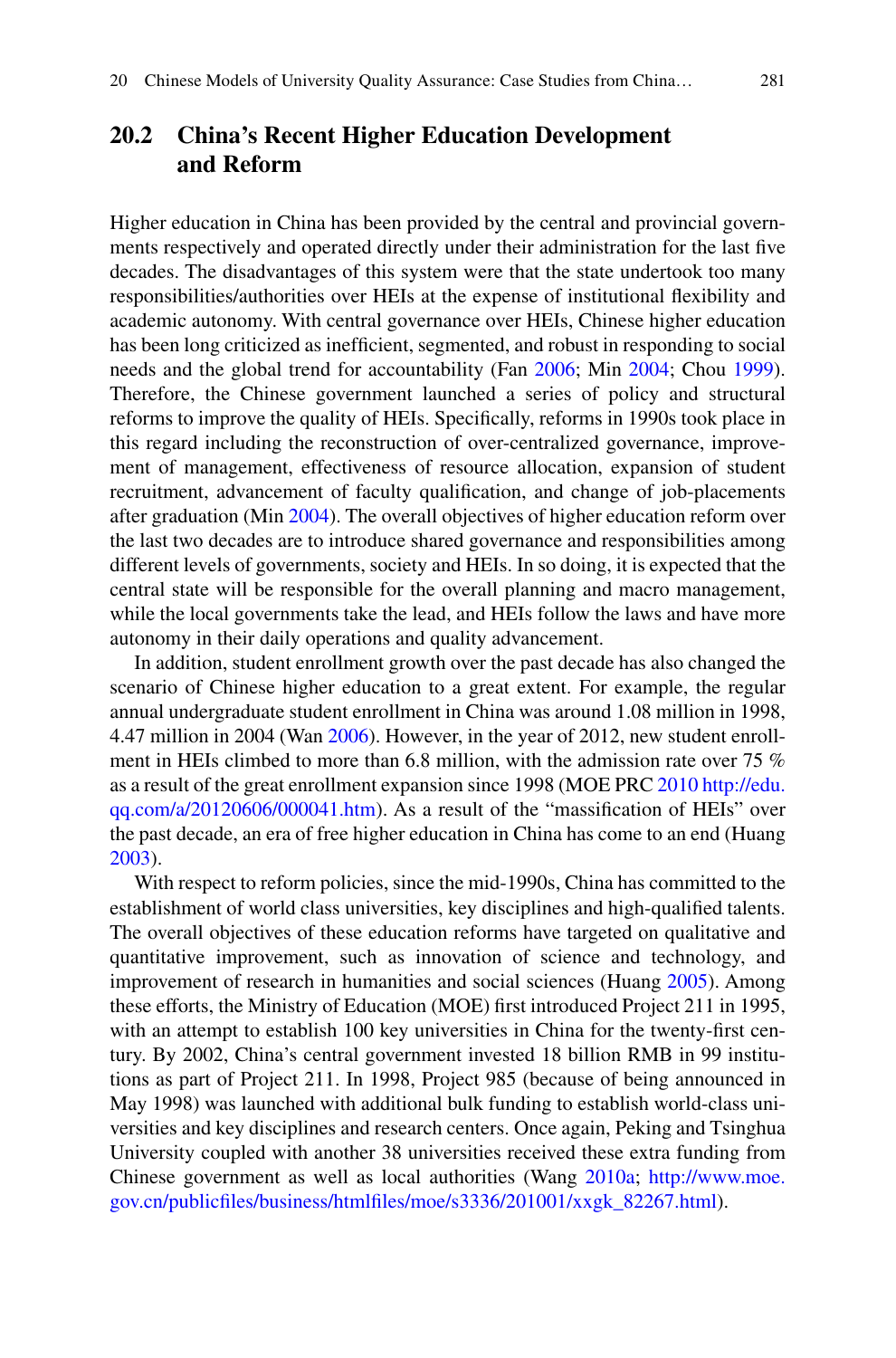## **20.3 Chinese Higher Education Quality Assurance**

'Quality Assurance' (QA) is a highly contested term with multiple definitions used in different areas of higher education (Barnett [1992](#page-10-0) ). It also involves different measurement of higher education performance based on selection of criteria, approaches and methods for assuring university quality (Tam 2001). Above all, one QA indicator regarding students' educational processes concerns the development of individual students' autonomy, intellectual integrity and the capacity to act as a citizen in a democratic society (Bickmore 2012). As a result, the role of students in quality assurance has attracted increasing attention around the world. Student feedback on the courses they took and surveys of their degree of satisfaction with their educational experiences have become one of the major criteria for university quality assurance in the eyes of public funding agencies and stakeholders (Li and Zhu 2012; Alaniska et al. 2006).

According to Rowley  $(2003)$ , there are four main reasons for gathering student feedback:

- 1. To offer students the opportunity to comment on their courses and instruction and provide suggestions for improvement;
- 2. To encourage students to self-reflect on learning processes and outcomes;
- 3. To provide students with the opportunity to express their satisfaction level about their learning experiences;
- 4. To enable HEIs to come up with their own standards/indicators based on student survey results for benchmarking purposes in the marketplace.

As the student body gears toward more diverse in the process of massification of higher education, university quality assurance becomes a concern and issue across the country. As a result, the Chinese MOE came up with a top-down and compulsory quality evaluation policy in 2002 and launched a 5-year-cycle assessment plan among HEIs to evaluate Bachelor degree programs and non-degree degree programs throughout China. The Chinese QA policy includes both an external and an internal system. The external assessment has three dimensions (Li [2010](#page-11-0)):

- 1. Public supervision with central policy guidelines, such as compliance with PRC Higher Education Law, and the Action Plan of the Invigoration of Education 2003–2007;
- 2. Monitoring processes through various governmental evaluation agencies (such as national teaching quality evaluation, provincial/local assessment, university teaching-based evaluation, and other discipline-based reviews);
- 3. Various non-governmental institutions and agencies producing university rankings and evaluation benchmarking, such as such as Shanghai Jjiao Tong University's Academic Ranking of World Universities, Research Center for Chinese Science Evaluation of Wuhan university, The Chinese Universities Alumni Association Ranking, and the NETBIG, The University Ranking Lists for Wu, and so forth.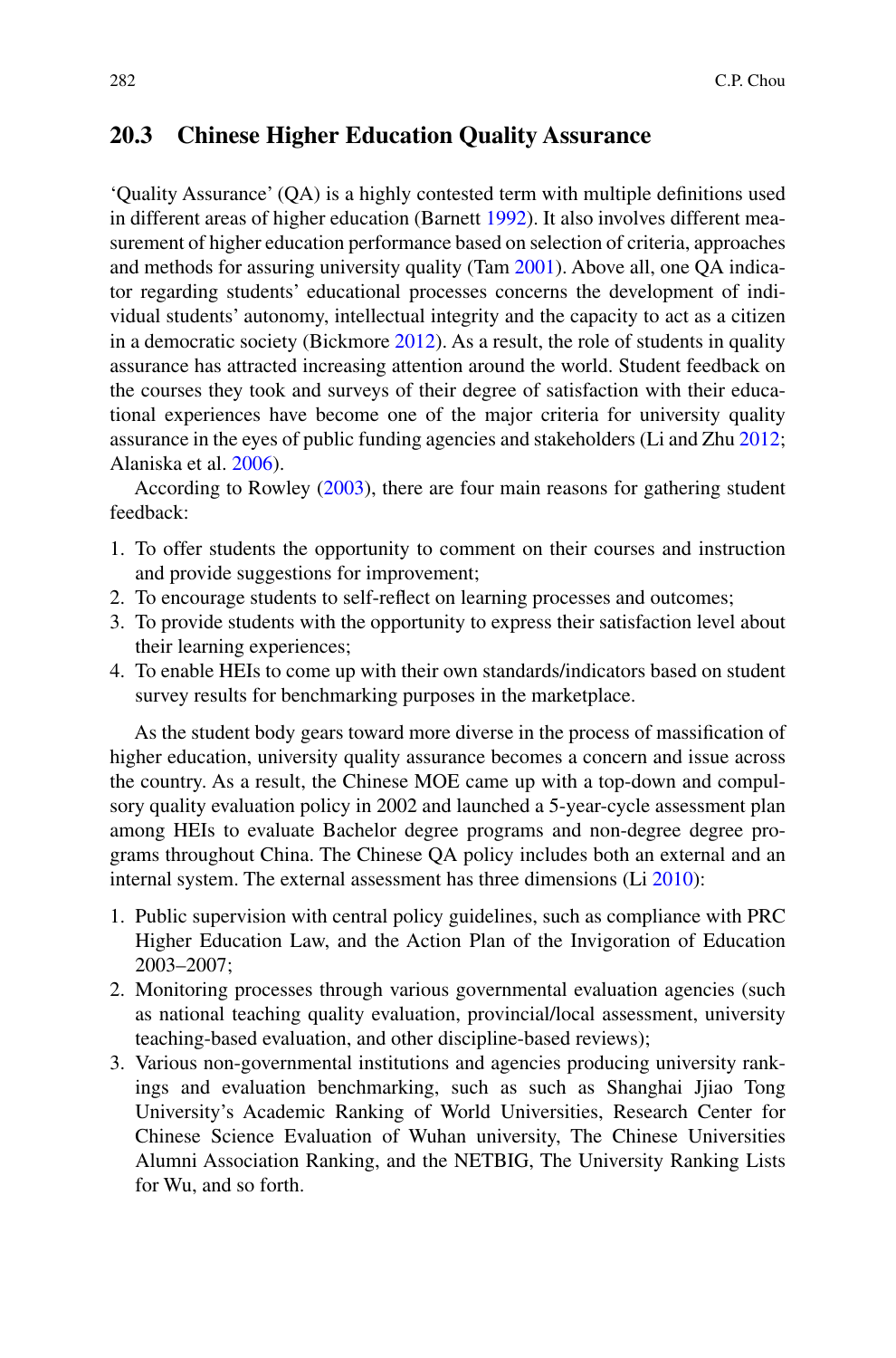Since 2002, external evaluation agencies at both national and university/local levels have been set up to evaluate HEIs in China (Ding [2008 \)](#page-10-0). At the national level, Ministry of Evaluation established the Evaluation Office of the Higher Education Department (EOHED) to take charge of education quality evaluation. Another MOE-affiliated Higher Education Evaluation Center (HEEC) and the China Academic Degrees & Graduate Education Development Center (CADGEDC) are responsible for execution of the nationwide evaluation of Chinese HEIs in a 5-year cycle. These centers and agencies also conduct research on assessment policies, regulations, and theories, along with the establishment of evaluation databases to enhance higher education policy making in China (Huang 2005).

 At the university level, some HEIs established their own teaching quality assurance offices/centers monitoring internal evaluation of degree granting and undergraduate teaching. At local levels, most provincial governments also have their own local higher education evaluation agencies engaging in local HEIs quality evaluation (Huang  $2005$ ; Li and Zhu  $2012$ ).

 Currently, higher education quality assurance in China is mandatory and operated by evaluation panels appointed by HEEC. Like many others in the world, the OA process in China includes the flowing procedures that all HEIs are required to comply with:

- 1. Meeting standards and guidelines issued by QA agencies and a governmentappointed Evaluation Panel;
- 2. Preparing an institutional self-review report;
- 3. Hosting the Evaluation Panel's on-site visits;
- 4. Forwarding Evaluation Panel reports to university and MOE;
- 5. Submitting institutional self-improvement reports.

 In addition to the external quality assurance system, another internal system is emerging within Chinese universities. Soon after the first 5-year cycle of national Teaching Quality Evaluations for undergraduate (2002–2007, later extended to 2008 in which 589 universities evaluated), Chinese MOE required HEIs to develop their own institutional internal quality assurance schemes. These are characterized as follows (Ding  $2008$ ; Li et al.  $2008$ ):

- 1. Establishment of semi-independent or institution-affiliated teaching evaluation centers responsible for the development and operation of internal quality assurance;
- 2. Recruitment of experienced and retired teaching supervision/steering groups for classroom observation and quality improvement;
- 3. Engagement of on-site peer review for classroom observation and teaching feedback;
- 4. Administration of student survey through questionnaires, individual/group interview, and student representative reports;
- 5. Preparation for annual QA institutional self-review report;
- 6. Construction of teacher training opportunities including pre-and-in service training programs, especially for all new faculty members.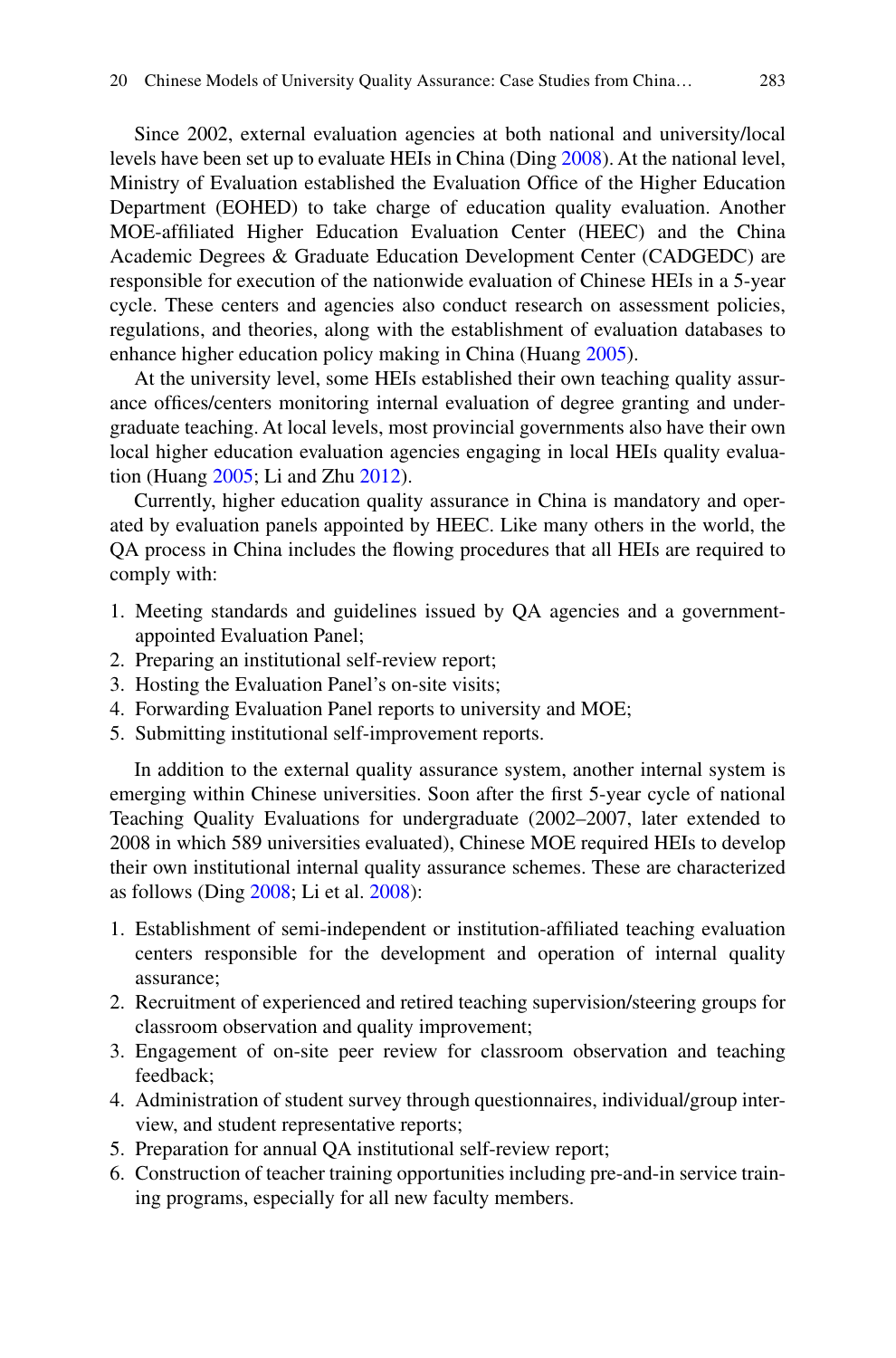The second round of evaluation focused more on individual institutional characteristics using information technology. It is also expected to comply with the goals of the Chinese National Reform and Development Educational Plan Outline for Medium and Long Term (2010–2020). In other words, the institutional internal QA system has been the major change that differentiates the second round from the first round of national evaluation in effect before 2008 (Ji [2010](#page-11-0)).

 In addition, the various non-governmental institutions and agencies, such as Shanghai Jjiao Tong University's Academic Ranking of World Universities, and Research Center for Chinese Science Evaluation of Wuhan University, also play as intermediators between government and HEIs by producing regular university rankings and benchmarking. Their annual university ranking reports sometimes attract even more domestic and international attention.

#### **20.4 Chinese QA Challenges**

 Given the political authority and party supervision over Chinese HEIs, the QA systems are not only conducted in a top-down approach but also with mandatory centralized criteria and standards regardless of institutional and regional differences. As a result, the discrepancy between institution and regions has increased over the last few years thanks to the current approach (Li and Zhu 2012). In addition, the external OA focuses on quantifiable data and outcome collection, such as teacher qualifi cations, educational resources, instructional management, and graduate employment rates as major performance indicators. Such information may oversimplify the complexity of university instruction and learning processes and ignore insider viewpoints, including those of academics, students and staff (Ulrich [2001](#page-11-0)).

After the first round nationwide external evaluations from 2002 to 2008, the Chinese MOE initiated another internal quality assurance system to remedy all the pitfalls related to institutional differences and regional needs. Student learning experiences are also included such as intellectual development, campus engagement, and course satisfaction. The current internal quality assurance systems also rely heavily on university teaching administrators for data collection rather than teaching staff and students themselves. The reason is that most Chinese HEIs are still governed under the central administration, which tends to pressure all related parties to strive to increase institutional reputation and resources instead of self-improvement.

 In addition, most quality assurance policies and guidelines are initiated by the central administration and monitored by governmental agencies, which has created tremendous pressure for institutional compliance with a standardized formula and the dominant authority at the expense of individual needs and features of HEIs (Li [2010 \)](#page-11-0). It also has very little impact on the actual process of student learning and individual growth.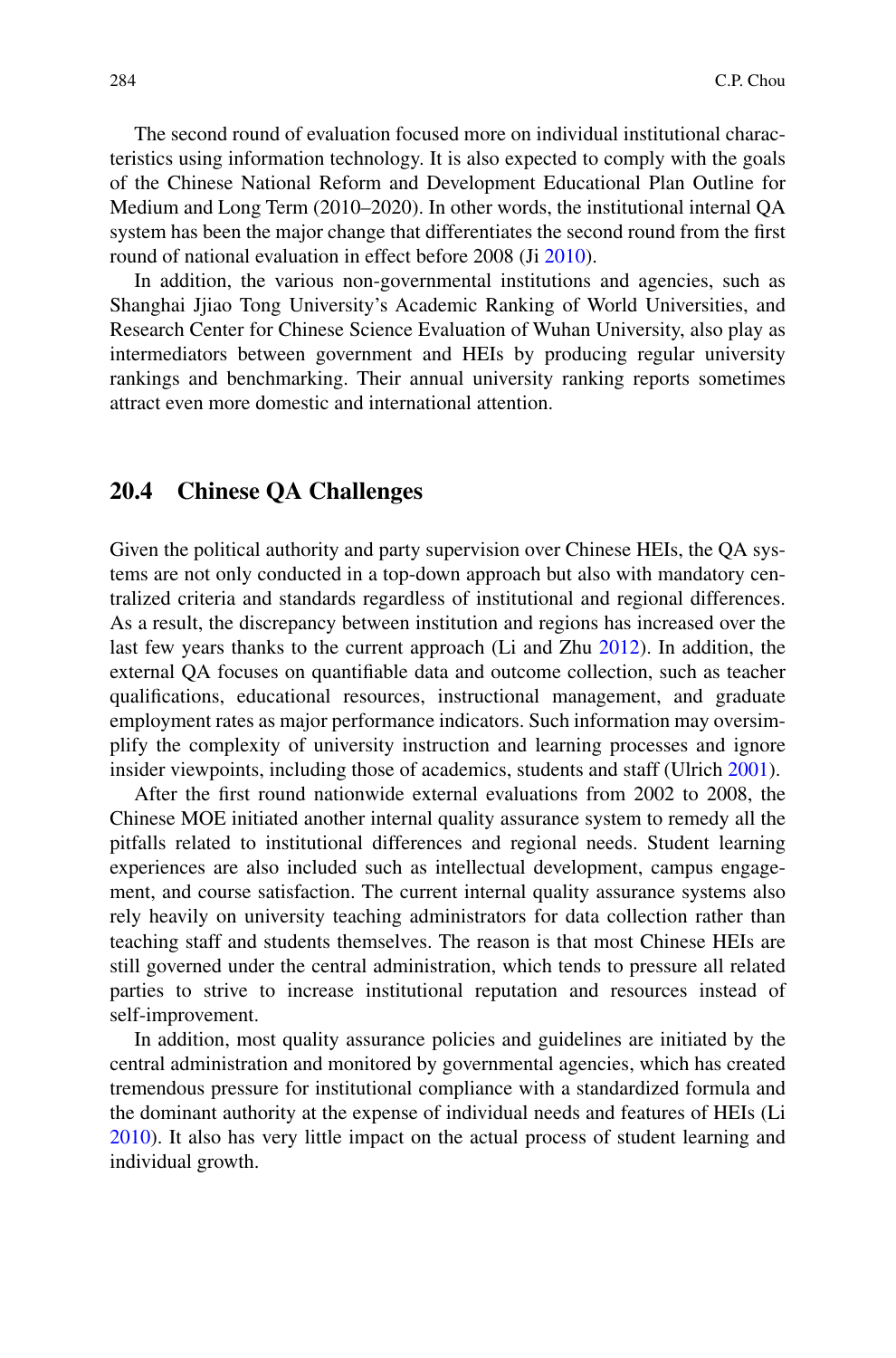In order to meet the needs of diverse student backgrounds while maintaining educational quality, HEIs also need to take the initiative in participating in the QA process through goal setting and indicator verification. As a result, a paradigm shift and reconstruction of the teaching and learning process in HEIs may occur, followed by a genuine learning-focused QA that will enhance student learning performance and thus improve higher education quality in China. Above all, two-way communication and dialectical dialogue can serve as a foundation for learningfocused QA, which will engage teachers, students, and administrative staff in working as a team to improve the QA process through the advancement of a shared university vision and common goals.

## **20.5 Taiwan's Recent Higher Education Development and Reform**

 In Taiwan, higher education was closely linked to economic development and subject to government control before the 1980s. The government implemented rather strict control measures over both public and private institutions. Higher education remained a means to cultivate elites using a rigorous college entrance exam system to select talent (Chou 2012).

 It was not until the lifting of martial law in 1987 and onwards that the number of HEIs began to rise, resulting in an unprecedented expansion in the number of students. Consequently, the government's public spending on higher education became relatively constrained. In order to alleviate the financial burden of the higher education expansion, the government adopted neo-liberal principles and market mechanisms by granting HEIs greater freedom and rights in university governance and operational budgeting.

 Meanwhile, as Taiwan's government responded to public demands for "more high schools and universities" and to alleviate the pressure for advancement, along with a demand to establish universities in local elections, by 2008 (with per capita income of US\$17,000 at the time), the number of university students had increased to 1.12 million, a 6.5-fold jump since 1984. By year 2011–2012, the number of HEIs had increased to 163. The total number of university students had reached nearly 1.35 million, or nearly 6 % of Taiwan's entire population of 23.3 million people (Ministry of Education [2012](#page-11-0)).

 The rapid expansion of the higher education system also had some side effects including an overly-rapid upgrade of some vocational/technical colleges into 4-year university system causing a decline in the quality of education. Although the government relaxed its controls over universities, this introduced market competition mechanisms which resulted in the uneven distribution of resources among public and private institutions, causing after-effects such as quality decline issue.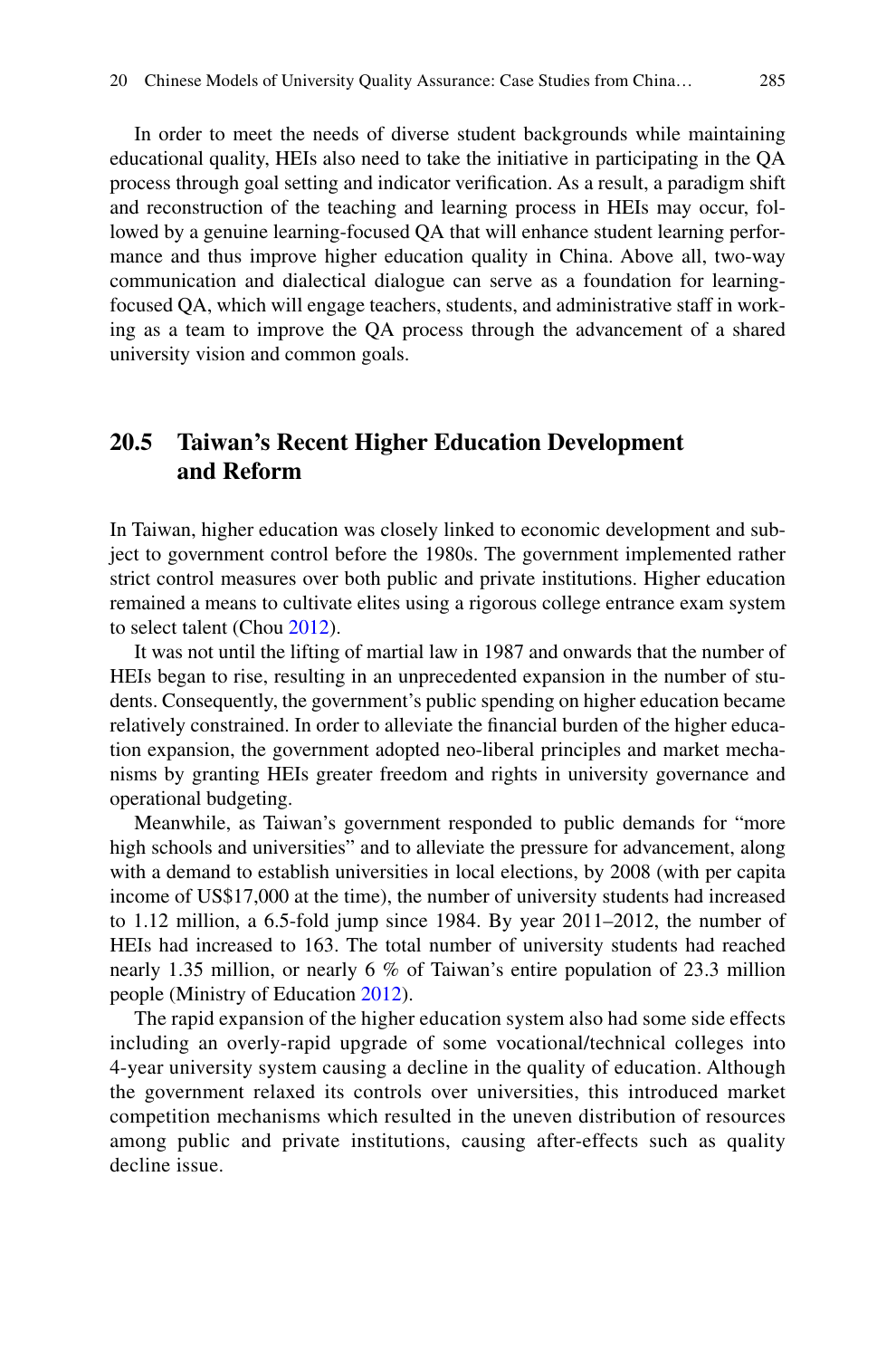### **20.6 Taiwan's Higher Education Quality Assurance**

As a result of the influence of neoliberal ideology and the expansion of higher education, Taiwan's HEIs are now competing for resources, funding, and students. In order to meet the challenge of global competitiveness and enhance university effectiveness, universities have been required to carry out regular external and selfevaluation in all aspects of teaching, research, and service. Meritocracy, accountability, and networking among faculty and staff now count for considerably more than in the past (Chou 2008).

 Accordingly, Taiwan's University Law, revised in 2003, reiterated the amendment of university evaluation to serve as one of the major mechanisms for funding to eventually assure the quality of higher education. QA policies have been introduced and reinforced since 2005 based on the law. Historically, Taiwan's university evaluation can be traced back to 1975. However, from 2004 to 2005, a professional evaluation association was commissioned for university evaluation. General university affairs were targeted based on six components: teaching resources, extension services, student affairs, general education, administrative support, and degree of internationalization. The new indicator of internationalization stressed the importance of integrating universities into the global context. Later, the Taiwan Assessment and Evaluation Association (TWAEA) took charge of the first round of university evaluation and quality assurance from 2006 to 2010. The second round (2011–2016) of university quality assurance focuses more on student-based learning outcomes.

 In addition, it also requires more improvement in institutional self-positioning, university governance/management, teaching/learning resources, accountability, social responsibility, and sustainable self-improvement/quality assurance (Wang [2010a](#page-12-0)). The University Law entitles the MOE to allocate public funding to universities based on the above-mentioned evaluation result as references.

## **20.7 Taiwan's QA Challenges**

 In pursuit of quality assurance for universities that is comparable to the global standard, Taiwan has established a mechanism of QA to reach out to its international standard through more specific criteria for institutional improvement. For example, one private university was accredited in 2010 by the American Middle States Commission on Higher Education (MSCHE). (MSCHE [2015](#page-11-0)) It was the first institution in Taiwan and Asia to be accredited, and this took place after a long period of self-assessment, candidate status, and self-study procedures.

 Another sign of progress is that the assessment of student learning has now become an important indicator for quality assurance in higher education since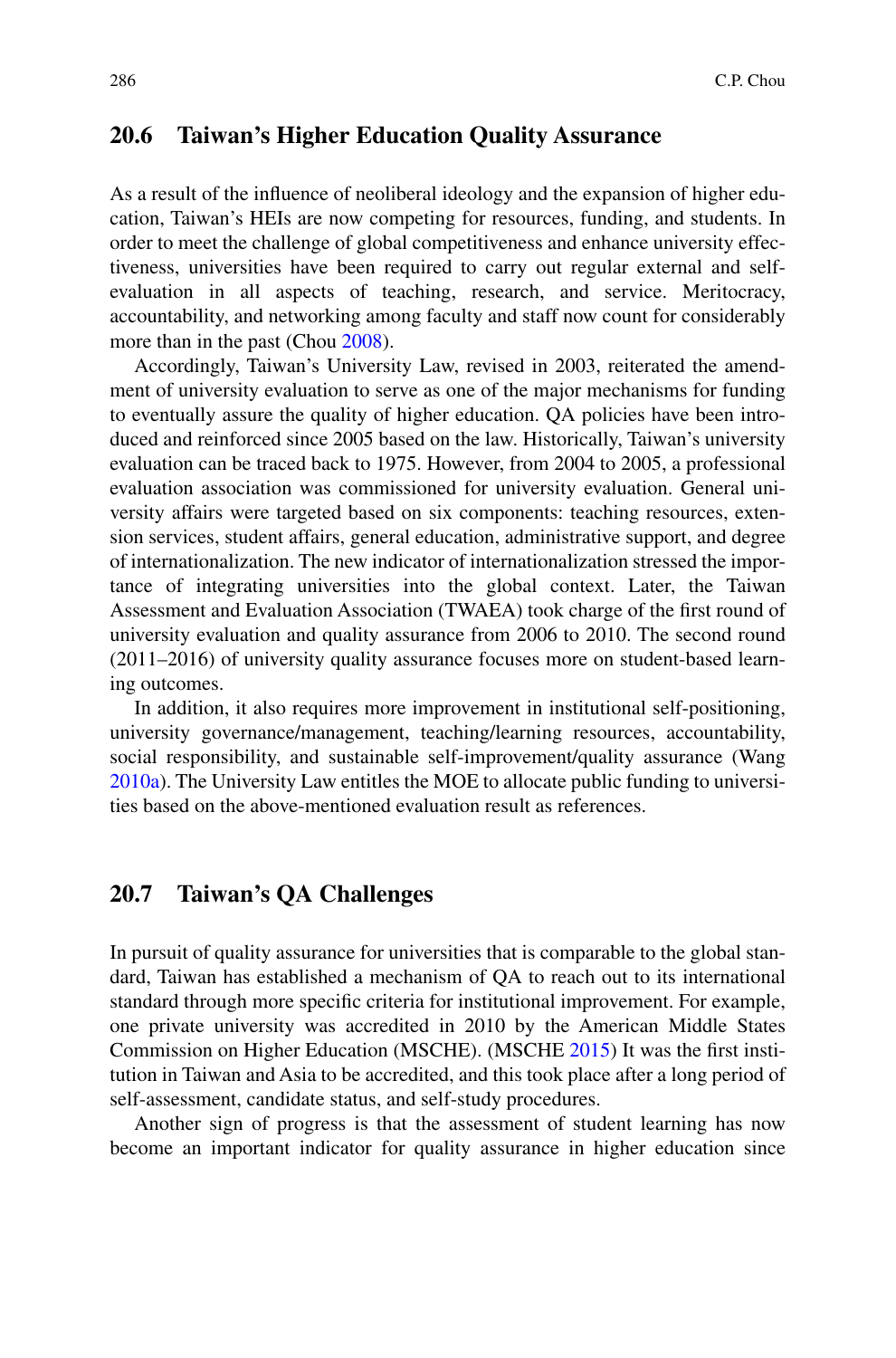around 2005 with the implementation of university evaluation, the Five Year, Five Billion Plan, the Teaching for Excellence Plan, and department/graduate evaluation.

 With respect to individual faculty members, the establishment of another internal and external QA system is intended to monitor faculty publication records in various international and domestic databases, such as the Science Citation Index (SCI) and Social Science Citation Index (SSCI) by Thomson Reuters and the Taiwan Social Science Citation Index (TSSCI). All of these new indicators serve as an effort to be in accordance with international standards that will lead to awards, achievements, and contributions to scholarship.

 Similar to China, university QA in Taiwan is a top-down policy administered by the MOE by law, which requires regular institutional evaluation by the abovementioned professional associations and departmental assessment of individual faculty members. Moreover, the evaluation results influence institutional public funding and resources as well as faculty qualifications for promotion, salary, sabbatical leave, and extra duties related to teaching and promotion to administration.

In other words, all of these policies are an attempt to enhance university quality. It is also expected that the process of QA will help institutions to come up with a more concise and detailed plan to improve their core competence, course design, and educational goals. Undergraduate student ability and learning achievement should now be at the core of the institutional evaluation (Chang 2011). Frameworks such as the SWOT (Strengths, Weaknesses, Opportunities, and Threats) analysis and the PDCA (Plan-Do-Check-Act) cycle are widely applied, partly due to the need for compliance with the semi-governmental evaluation agencies whose QA principles and criteria are demanding and authoritarian (Yen  $2011$ ).

 Overall, the evaluation process has been very time-consuming, and the movement of human resources and money that is required is overwhelming, according to university and staff involved (Peng  $2010$ ). Questions also arise regarding the qualifications of the reviewers and the duration of on-site visits. Disagreement between university and evaluation commissioners over QA results has been a major concern for stakeholders. In addition, more and more faculty members are falling victim to such evaluation criteria, which emphasize research more than teaching and other performance in social capacities. In fact, faculty members across Taiwan have lost their jobs due to their failure to satisfy requirements for research performance or refusal to submit to an evaluation (Wang  $2010<sub>b</sub>$ ).

Furthermore, owing to the lack of specific criteria and quantifiable data available to justify effectiveness of learning and teaching, the number and impact of local and international journal publications has become the major evaluation criteria for faculty research performance and HEI competition for government funding and resources in Taiwan.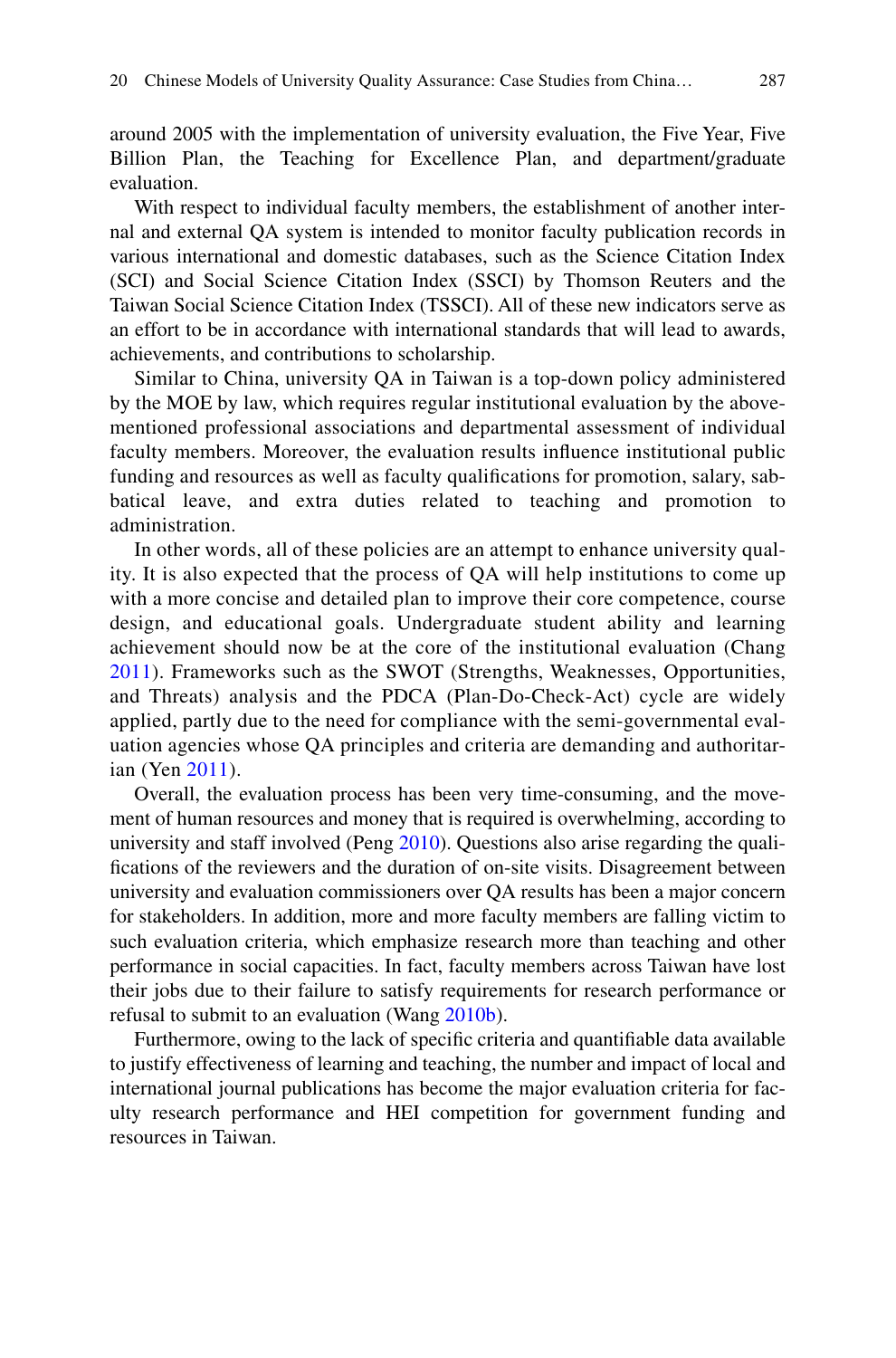# **20.8 Pros and Cons of the Chinese and Taiwanese Models of University Quality Assurance**

 As the above discussion indicates, higher education in China and Taiwan has followed a similar pattern along with the global expansion of neoliberal ideology. Universities and colleges in both Chinese societies were regulated by the central government for many decades until economic restructuring in China in the early 1990s and the political opening-up in Taiwan during the late 1980s. Higher education reforms in both societies generally followed government policies and directions. Chinese higher education reform is more geared towards a semi-authoritarian approach, in an attempt at readjusting the relationships between government, society, and HEIs. An emerging shared-responsibility policy between the central and local authorities came into practice in recent years for the sake of promoting burdensharing and social responsiveness. Market forces have had impacts all across university campuses where curriculum, staffing, tuition plans, and many other aspects of universities are expected to undergo dramatic transformations to empower HEIs to meet market needs.

 In Taiwan, the general public in Taiwan anticipates a power withdrawal from the government to allow universities to achieve greater autonomy, efficiency and flexibility in decision-making and daily operation. However, as a result of higher education expansion and budget cuts, universities are now facing new challenges, such as increasing governmental demands for accountability and quality assurance.

 Consequently, both the Chinese and Taiwanese governments have launched similar projects in an attempt to enhance international competitiveness among universities. To achieve the goal of establishing 100 leading universities, research centers, and disciplines across China in the twenty-first century, China started its "211" Project" in 1995 and "985 Project" in 1998. These projects aimed to develop a group of HEIs that would compete to enter the ranks of the top world-class universi-ties (Li [2010](#page-11-0)). Whereas in Taiwan, a series of reform policies such as university evaluation, the Five Year, Five Billion Plan, the Teaching for Excellence Plan, and department/graduate evaluation have taken place, all of them focused in large part on QA. These initiatives were catalyzed by the declining quality of university education due to university expansion, the market economy and global competitiveness.

 With respect to university QA, both China and Taiwan launched evaluation policies by the establishment of higher education evaluation agencies to conduct nationwide quality assurance practices. They were all top-down, macro-level, and coupled with centrally mandated procedures, which worked to reallocate public funding and create changes in institutional ranking in both societies. After the first cycle of evaluation, a more micro-level approach was introduced in China and Taiwan, which concurrently emphasized on teaching and learning with the hope to include factors such as institutional and regional differences. The focus of assuring student learning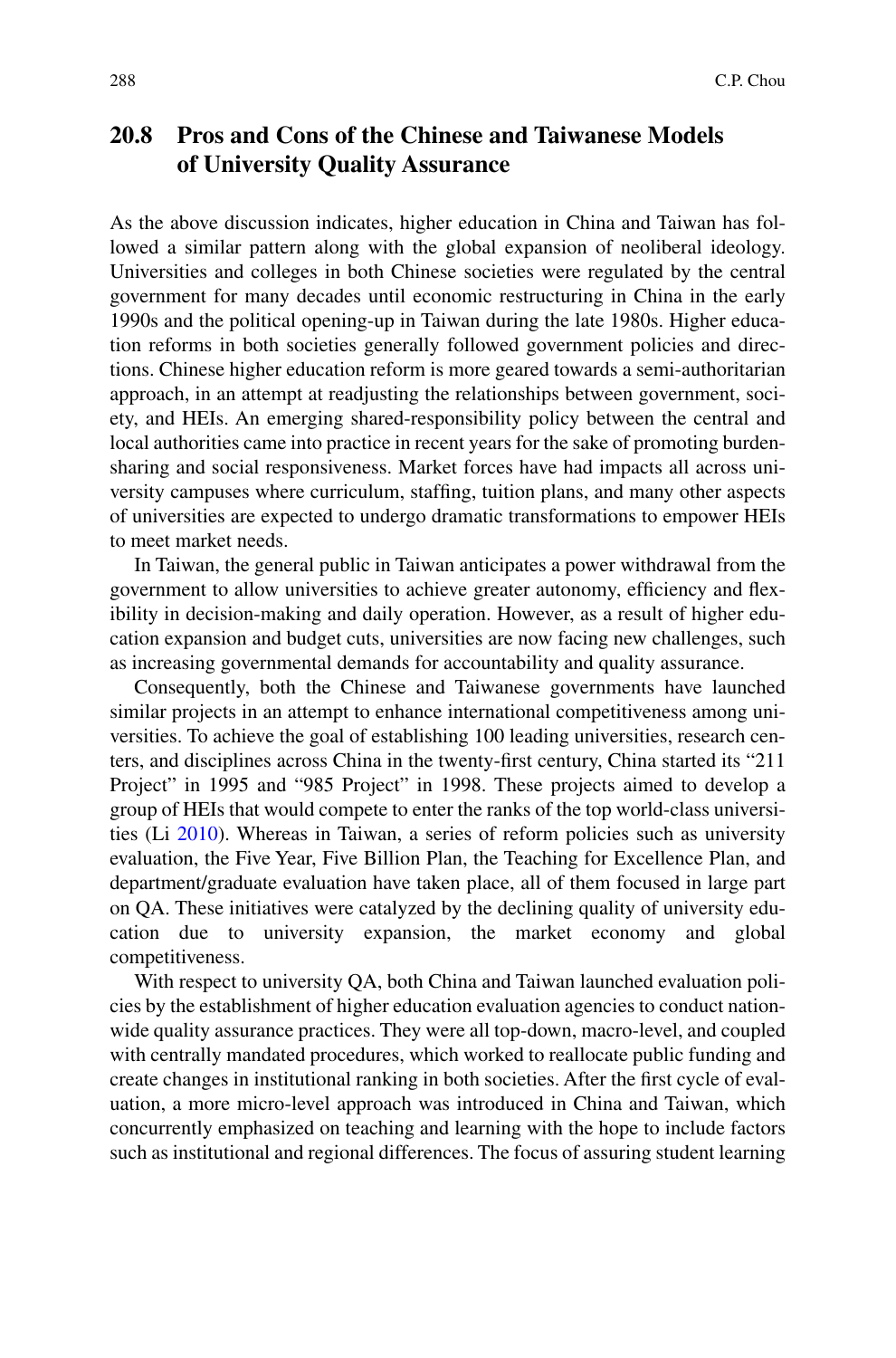<span id="page-10-0"></span>development and outcomes has also become one of the emerging priorities in both societies.

 Both China and Taiwan are in a similar transitional situation in creating their own models of university quality assurance while responding to global market forces and international competition. The issue of how QA policies have affected HEIs in both societies remains controversial, especially given all of the investment of time and resources mobilized nationwide both within and outside of universities. The challenge of globalization for higher education in the making of global citizens requires a paradigm shift from "passive modes of knowledge transmission" to "active modes of knowledge engagement", which will enhance the quality of university instruction and learning and eventually benefit more students in the global era (Neubauer [2007](#page-11-0)). Whether the Chinese and Taiwanese university quality assurance models have reinforced the monopoly and hegemony of government over universities in the market-driven world or served as a facilitating force for quality improvement that invites all stakeholders, including students, to participate in the process is subject to debate and deserves further investigation.

## **References**

- Alaniska, H., Codina, E. A., Bohrer, J., et al. (2006). *Student involvement in the processes of quality assurance agencies.* Available at: http://www.enqa.eu/files/Student%20involvement.pdf
- Alexander, F. K. (2000). The changing face of accountability: Monitoring and assessing institutional performance in higher education. *The Journal of Higher Education, 71* (4), 411–431.
- Barnett, R. (1992). *Improving higher education: Total quality care* . Buckingham: Open University Press.
- Bickmore, K. (2012). *Citizenship education: Insights from research in Canada* . Paper presented at the 4th Japan conference for the Evaluative Study on Citizenship Education from the Approach of Global Standard, Tokyo, September 8, 2012.
- Chang, F. J-Y. (2011). *Long-term administrative development experiences* . Higher Education, Technological and Vocational Education Newsletter 05. February 10. Available online at: <http://120.96.85.10/news050/2011012901.asp?c=0600>
- Chang, D. F. (2012). The challenges for establishing world-class universities in Taiwan. In J. C. Shin & B. M. Kehm (Eds.), *2012 institutionalization of world-class university in global competition* (pp. 185–205). Singapore: Springer.
- Chou, C. P. (1999). *Chinese higher education: Its implication to Taiwan* . Taipei: Shita Book.
- Chou, C. P. (2008). The impact of neo-liberalism on Taiwanese higher education. *International Perspectives on Education and Society, 9, 297–311.*
- Chou, C. (2012). Who benefits from the massification of Taiwan's higher education?—Editor's preface. *Chinese Education and Society, 45* (5/6), 3–7.
- Chou, C. P., & Ching, G. (2012). *Taiwan education at the crossroad: When globalization meets localization* . New York: Palgrave Macmillan.
- Ding, X. (2008). *Research on quality assurance in higher education* . Nanjing: Jiangsu Education Press.
- Fan, W-y. (2006/3). *Higher education management its trend of reform* . Paper presented at the cross-strait higher education research conference – Creativity, legalization and sustainable development for higher education. National Cheng-Chi University, Taipei.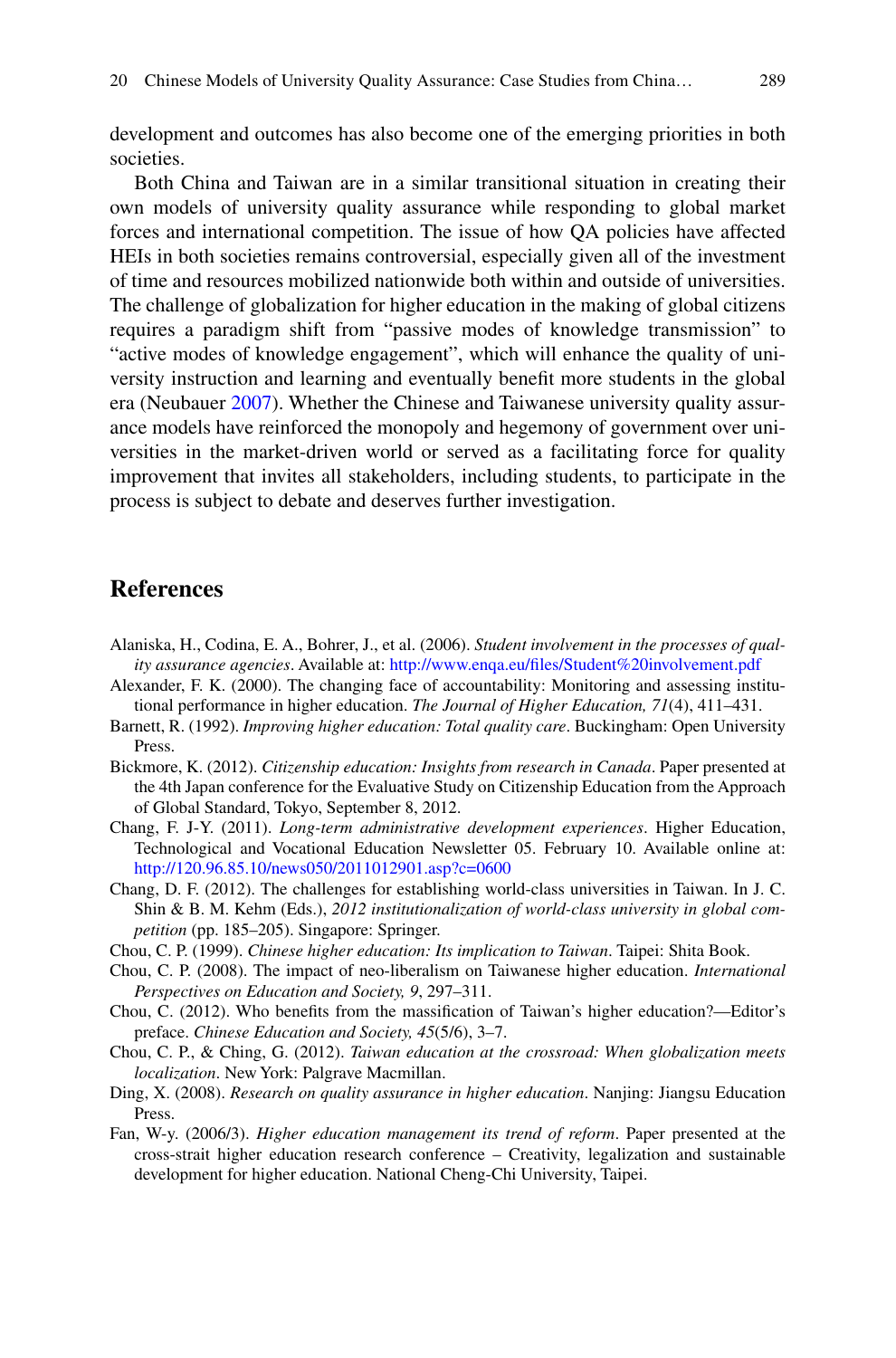<span id="page-11-0"></span>Fiske, E. B. (2004). *The Fiske guide to colleges 2003* . Naperville: Sourcebooks.

- Huang, F. (2003). Transnational higher education: A perspective from China. *Higher Education Research and Development, 22* (2), 193–203.
- Huang, F. (2005). Quality enhancement and quantitative growth: Changes and trends of China's higher education. *Higher Education Policy*, 18, 117–130.
- Ji, P. (2010). *Introduction to Chinese quality assurance of higher education Higher Education Evaluation Center of the Ministry of Education, P. R. China* . Available online at [http://www.](http://www.niad.ac.jp/ICSFiles/afieldfile/2010/04/16/no13_jiping.pdf) niad.ac.jp/ICSFiles/afieldfile/2010/04/16/no13 jiping.pdf
- Li, Y. (2010). Quality assurance in Chinese higher education. *Research in Comparative and International Education, 5* (1), 58–76.
- Li, Y., & Zhu, H. (2012). Towards learning-focused quality assurance in Chinese higher education. *Quality Assurance and Management, 23* , 161–182.
- Li, Y., Li, X., & Qu, Q. (2008). *Practice and study of Chinese higher education teaching quality evaluation* . Guangzhou: Zhongshan University Press.
- Min, W. (2004). The legacy of the past and the context of the future. In P. G. Altbach & T. Umakoshi (Eds.), *Asian universities: Historical perspectives and contemporary challenges* . Baltimore: Johns Hopkins University Press.
- Ministry of Education (PRC). (2010). *Educational statistics* . Available online at [http://www.moe.](http://www.moe.edu.cn/publicfiles/business/htmlfiles/moe/s6208/index.html) edu.cn/publicfiles/business/htmlfiles/moe/s6208/index.html
- Ministry of Education (Taiwan, ROC). (2012). *Summary of statistics: Summary of education at all Levels in SY 2011* . Available online at [http://english.moe.gov.tw/ct.asp?xItem=12862&ctNode](http://english.moe.gov.tw/ct.asp?xItem=12862&ctNode=1184&mp=1)  $=1184$ &mp=1
- Ministry of Education (Taiwan, ROC). (2015). *Mission and Function* . Available online at: [http://](http://english.moe.gov.tw/ct.asp?xItem=1209&ctNode=363&mp=1) [english.moe.gov.tw/ct.asp?xItem=1209&ctNode=363&mp=1](http://english.moe.gov.tw/ct.asp?xItem=1209&ctNode=363&mp=1)
- Mok, K. H., & Lee, H.-H. (2000). Globalization or re-colonization: Higher education reforms in Hong Kong. *Higher Education Policy, 13* , 361–377.
- MSCHE [Middle States Commission on Higher Education]. *(* 2015). Institution Directory: Ming Chuan University. Retrieved from [http://www.msche.org/institutions\\_view.](http://www.msche.org/institutions_view.asp?idinstitution=597) [asp?idinstitution=597](http://www.msche.org/institutions_view.asp?idinstitution=597)
- Neubauer, D. (2007). Globalization and education Characteristics, dynamics, implications. In P. D. Hershock, M. Mason, & J. N. Hawkins (Eds.), *Changing Education – Leadership innovation and development in a globalizing Asia Pacific*. Hong Kong: Comparative Education Research Centre; Springer.
- Peng, S. (2010). How to promote grading of student achievement in university. *Evaluation Bimonthly, 24* , 28–24.
- Rowley, J. (2003). Designing student feedback questionnaires. *Quality Assurance in Education, 11* (3), 142–149.
- Tam, M. (2001). Measuring quality and performance in higher education. *Quality in Higher Education, 7(1), 47-54.*
- Trow, M. A. (2005). Reflections on the transition from elite to mass to universal access: Forms and phases of higher education in modern societies since WWII. In P. G. Altbach (Eds.), *International handbook of higher education* (pp. 243–280). New York: Springer. Available online at<http://escholarship.org/uc/item/96p3s213>
- Ulrich, W. (2001). The quest for competence in systemic research and practice. *Systems Research and Behavioral Science, 18* (1), 3–28.
- UNESCO-UIS. (2013). *UNESCO Institute for Statistics Data Center* . Available online at: [http://](http://www.uis.unesco.org/) [www.uis.unesco.org.](http://www.uis.unesco.org/) Accessed on 30 Oct 2013.
- UNESCO-UIS. (2014). *Higher Education in Asia: Expanding out, expanding up* . Available online at: [http://www.uis.unesco.org/Library/Documents/higher-education-asia-graduate-university-](http://www.uis.unesco.org/Library/Documents/higher-education-asia-graduate-university-research-2014-en.pdf)  [research-2014-en.pdf](http://www.uis.unesco.org/Library/Documents/higher-education-asia-graduate-university-research-2014-en.pdf)